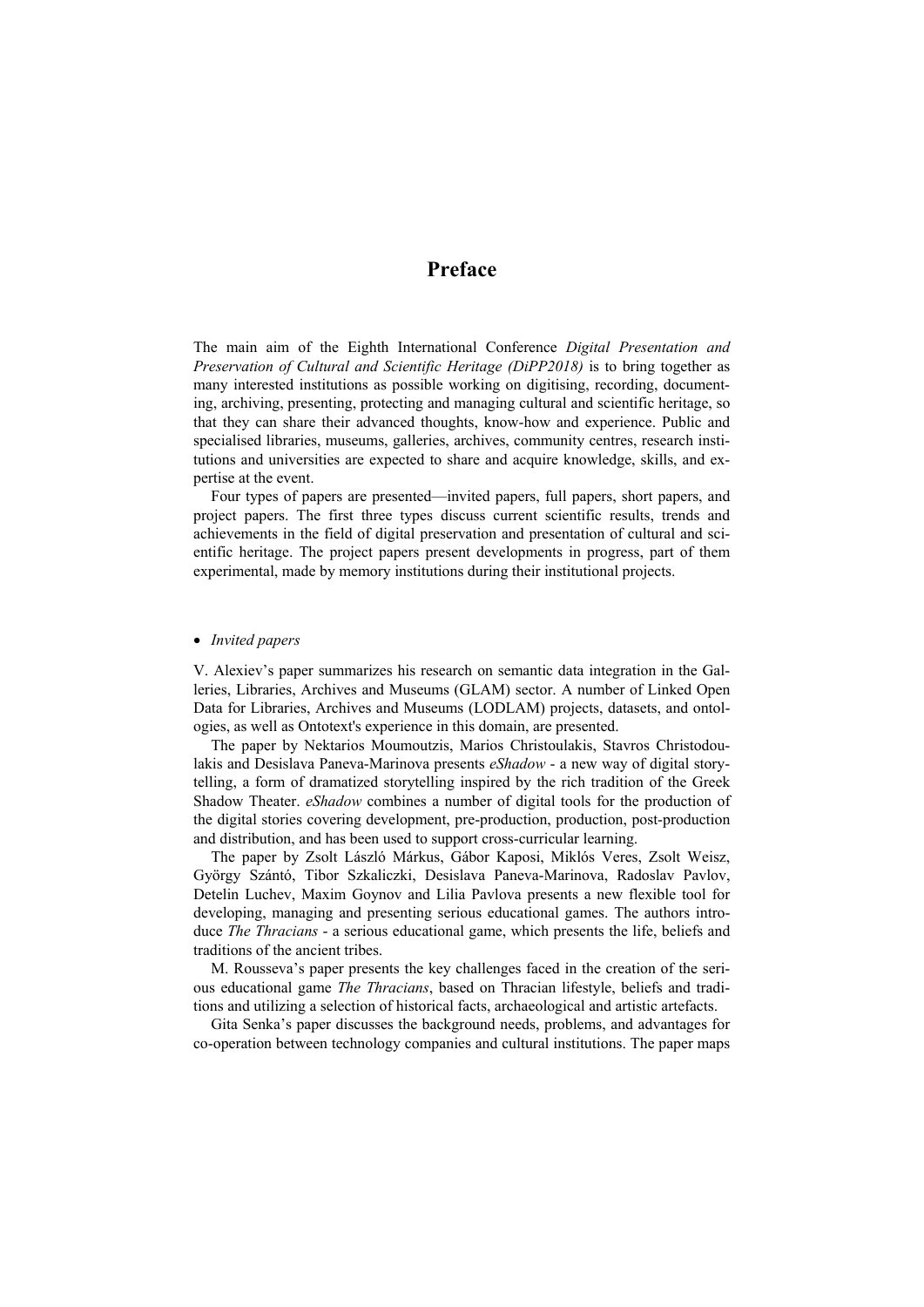existing platforms and business models creating art, cultural content and experiences in Latvia.

The paper by E. Pilege and S. Plota outlines the main challenges and opportunities for creative industries and describes the Latvian Colleges of Culture project *Data design training programme*.

Peretz Shoval's paper proposed a method for modeling graph database schema. The method is based on an Entity-Relationship Diagram of the domain of application that is mapped to a graph database schema in two steps. The resulting schema is expressed in form of a diagram and as DDL statements that can be added to a future definition language of a graph database system.

Elena Pavlovska's paper introduces *Open Grey* - the most popular electronic archive for documents disseminated through non-traditional channels - and the repositories of the Balkan countries.

## *Full papers*

O. Kouzov's paper discusses the uses of educational tools, based on artificial intelligence, and the role of the artificial intelligence in social sciences, arts and culture as a key to the achievement of emotional empathy.

The paper by Magdelena Stoyanova, Diego C. Stoyanov and Lilia Pavlova aims to contribute for the setting of an optimal working process tailored for digital image processing of historic painting research documentation, to be used also in other interdisciplinary areas. To the end it integrates the purely algebraic approach with expediencies derived from the specific scientific background of multidimensional and multimodal images of different types.

The paper by Galya Georgieva-Tsaneva, Nikolay Noev and Galina Bogdanova examines the issue of serious educational games in the field of military and historical heritage and presents a specific model of a serious game in the field of militaryhistorical heritage.

#### *Short papers*

Galya N. Georgieva-Tsaneva and Negoslav Subev's paper overviews the technologies, tools and methods for achieving accessibility of information databases containing annotated information for people with disabilities and in particular people with visual deficits. The authors suggest a model of digitalised database of physiological data.

The paper by Nikolay Noev, Iliya Valev, Stefka Kancheva and Vladimir Sapundjiev discusses the methodology and the structure of the content of *Mission Opalchenets* - a Serious Educational Game related to the military and historical heritage.

The paper by Elena Zaharieva-Stoyanova and Damyan Beshevliev views problems related to the development of crochet software. It presents an approach for developing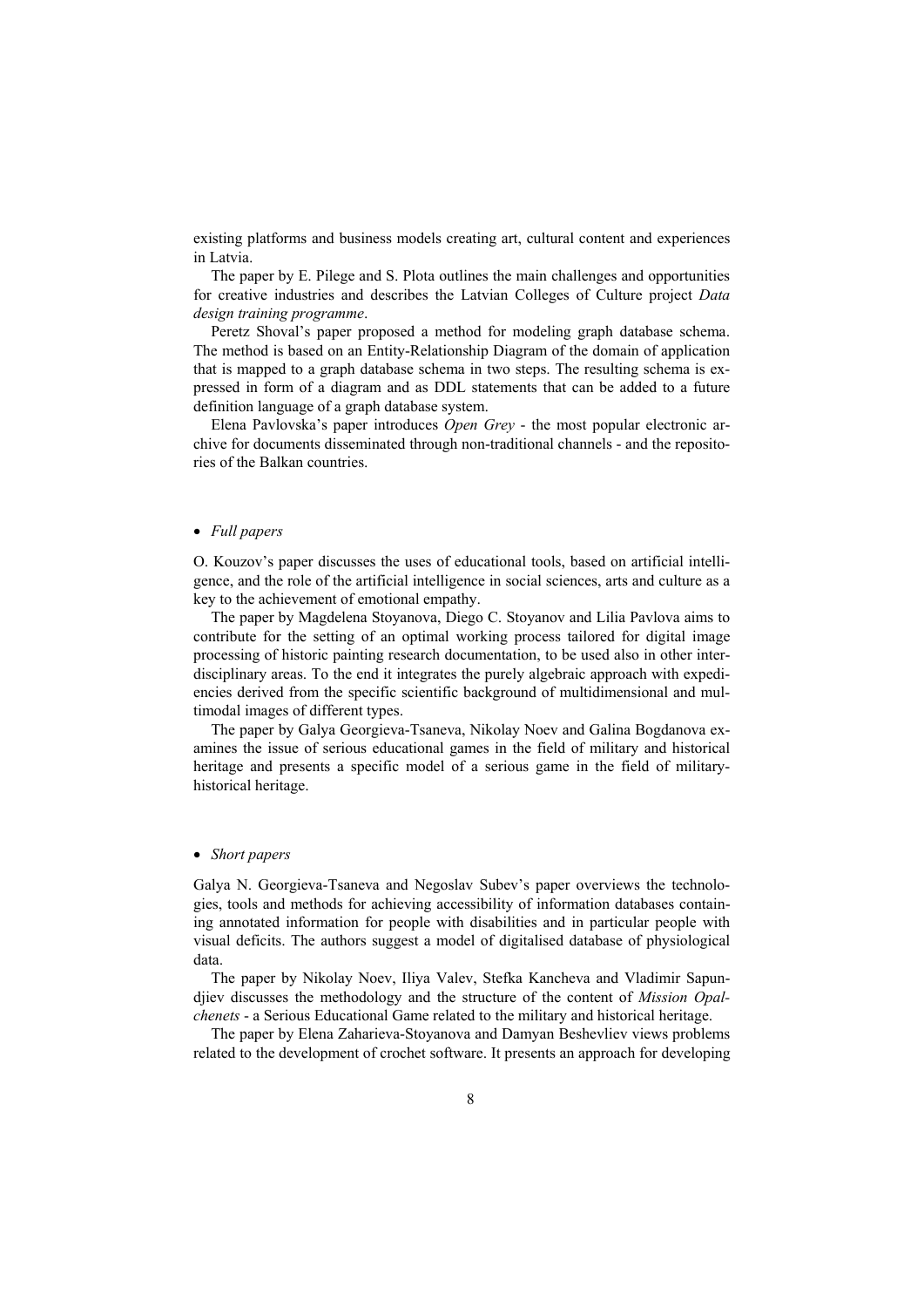a software module representing crochet symbols for describing basic and advanced crochet stitches. The application is oriented to digital representation of crochet patterns.

The paper by Radu Claudiu Fierascu, Irina Fierascu, Valentin Raditoiu, Cristian-Andi Nicolae, Mihnea Dulea and Dragos Alexandru Mirea presents a project aiming to offer integrated methodologies for the valorisation of national cultural heritage using nuclear and other analytical techniques.

The paper by Irina Fierascu, Radu Claudiu Fierascu, Iulia Florentina Dana-Negula, Ioana Popitiu, Gabriel Rustoiu, Constantin Ioan Inel and Alina Ortan presents a project aiming to provide practical solutions for ceramic and paper artifacts, based on new antifungal recipes, in order to reduce the impact of biodegradation of cultural heritage artifacts.

Stefka Kovacheva and Ludmila Dimitrova's paper discusses the *Bulgarian cultural and historical heritage under the protection of UNESCO* database, developed in Institute of Mathematics and Informatics, Bulgarian Academy of Sciences.

#### *Project papers*

Yanislav Zhelev's paper presents the main outcomes and results achieved in the framework of the Erasmus+ Project "International Standards training in VET for promotion of market relevant education" (ISTRA №2016-1-BG01-KA202-023738) aiming at the development and piloting of innovative training approaches and contents for VET and C-VET training on two widely applicable series of standards – ISO/IEC 27000 and ISO 31000.

The paper by Maria Dimova, Stanislava Slavova-Petkova and Detelin Luchev presents models for digital book trailers and possibility for their uses for educational purposes. Models and stiles for creation of digital book trailers are discussed. Bulgarian digital book trailers are included as examples of the models. Digital storytelling is presented as a pedagogically valuable approach.

R. Steward's paper presents the first steps towards the digitalization of the museum collection with artefacts, found at the archaeological site Aquae Calidae, near Burgas. The text includes representation of the data model and platform structure, discussing the process of digitizing movable cultural heritage and the compatibility with Bulgarian legislation.

Michela Tramonti and Alden Dochshanov's paper presents an example of an educational robotics tool used to engage students in their learning process through the manipulation and construction of artifacts.

The paper by Vladimir Georgiev, Alexandra Nikolova and Emanuela Mitreva describes how *Unity* and *Shield UI* frameworks are used for building the threedimensional object rendering section of an online knowledge management system for human anatomy.

The paper by Radovesta Stewart, Yanislav Zhelev and Maria Monova-Zheleva presents the technology developed as a part of the project *ORCHIS*, aimed to research, record and digitalize data on the species of orchids that live in the Standzha Mountain.